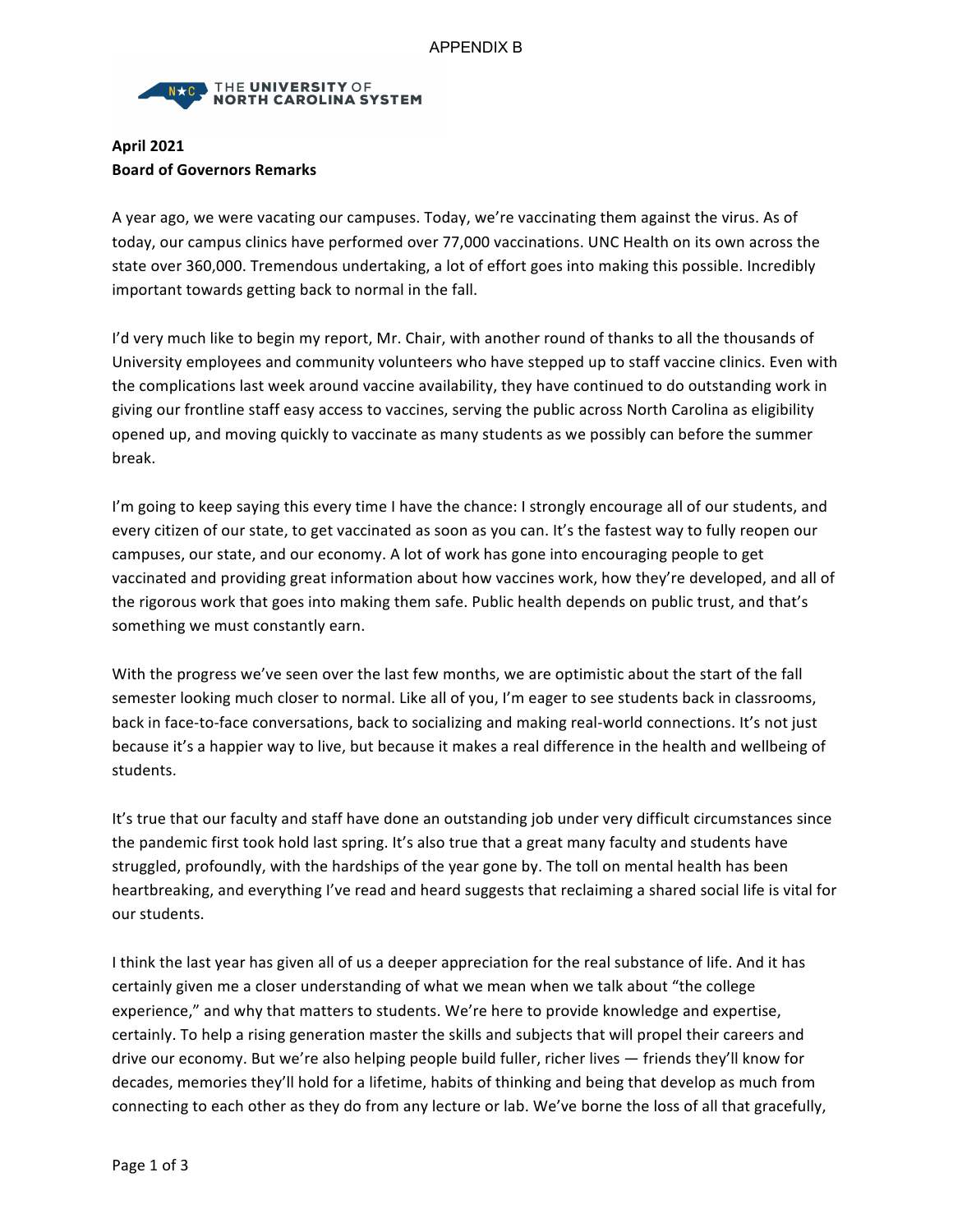

but not easily. We can't get back that lost time, but we can do our best to make up for it in the months to come. 

The relief funds being made available from the federal government will help get our campuses up and running again more than a year after we began reduced operations for housing, dining, and a host of other auxiliary services. I'm glad for that added support. But we're going a step further than just restoring the old normal. I've directed chancellors to use as much of that funding as they can to offset and reduce the cost of attendance, with a special focus on housing and dining fees, for the coming years. There's no better way to support North Carolina's recovery and send a message of welcome to students.

I've asked that we put new resources into summer programs and other opportunities to accelerate credit hours, especially for students who may have fallen behind or needed to pursue a reduced class load due to the disruptions of the past year. And I'm directing all of our campuses to invest in outreach and recruitment of rural, low-income, and underrepresented students. After years of progress in welcoming more of those students across the system, the pandemic put a dent in enrollment from those groups. We need to make up that ground, and fast, to ensure fair opportunity for all North Carolinians to pursue higher education.

And, we're not letting up on the core priorities we set out four years ago, when the Board approved a strategic plan focused on affordability and access. Just as we've done every year since the start of that plan in 2017, we've just published annual performance review for each institution. The whole system made impressive progress in a very tough year, but I want to especially call out N.C. A&T, NC State, UNC-Chapel Hill, UNC Charlotte, and the UNC School of the Arts for meeting or exceeding their goals on four out of five targets. And not to be outdone, UNC Greensboro nailed *all five* priority metrics for the third vear in a row.

These aren't just numbers. Every percentage point improvement in rural enrollment means hundreds of students getting a life-changing opportunity. Every increase in graduation rate means more students leaving with lower debt and a valuable degree, ready to pursue their dreams and make a difference for North Carolina. So, there are real people behind these numbers, people with real responsibilities and ambitions. We don't forget it.

And I'm so glad we'll get the chance to celebrate their accomplishments in person next month. Even with so much else going on, our chancellors and their teams have done a great job coming up with contingency plans for safe, socially distanced commencement ceremonies so that the class of 2021 can enjoy the milestone they've so richly earned. The logistics to pull this off are somewhat daunting  $$ most campuses will be holding two or more separate ceremonies, to safely accommodate everyone  $$ but I think these occasions matter. They matter. I think it's right that we honor the work these students have put in, and that we give our faculty and staff the chance to see firsthand the joy and accomplishment they've brought for so many.